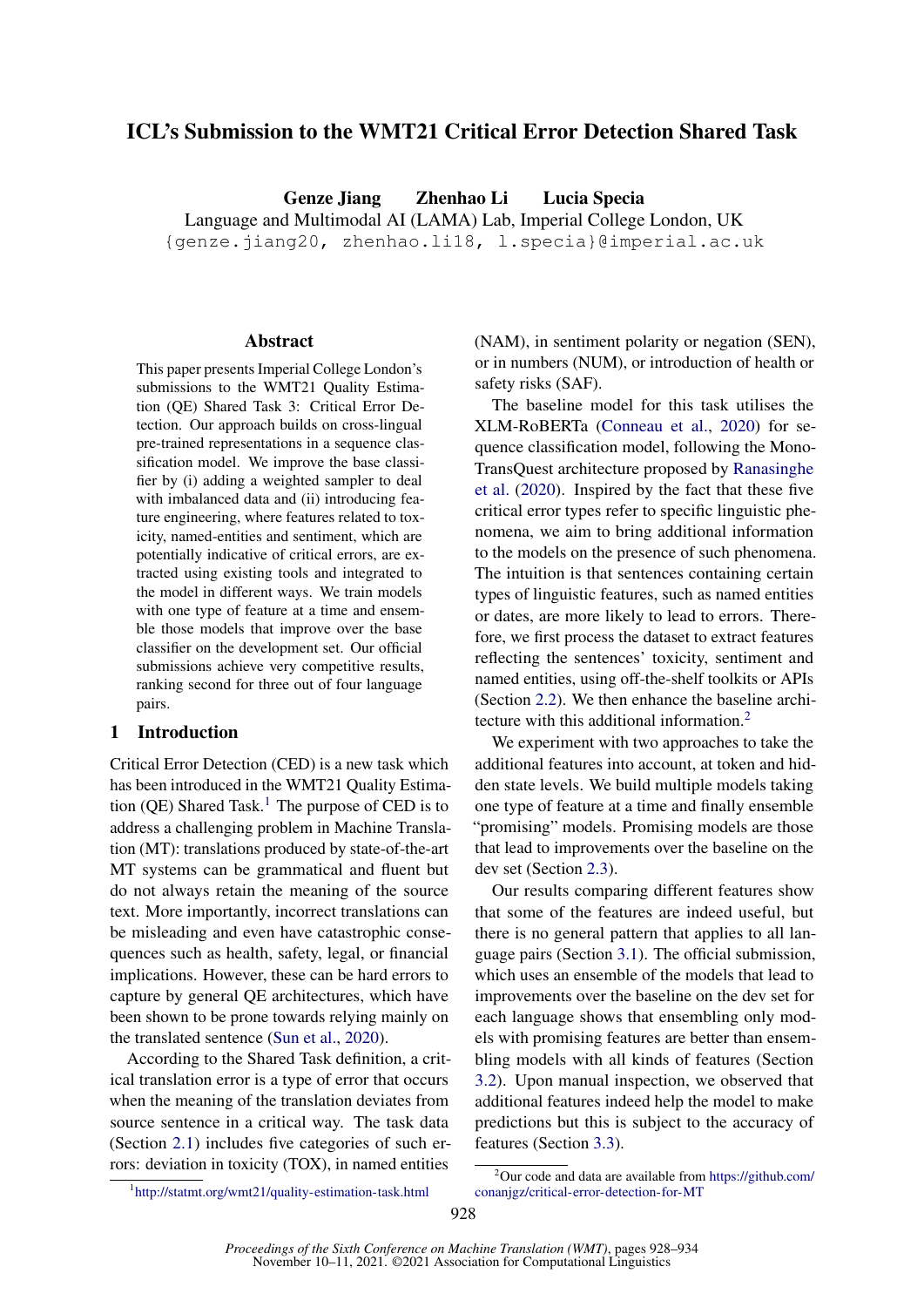# 2 Experiment Settings

# <span id="page-1-0"></span>2.1 Dataset

According to the description of WMT21 CED Shared Task, the dataset for this task was collected from Wikipedia comments [\(Wulczyn et al.,](#page-6-4) [2017\)](#page-6-4) in English with translations generated by the ML50 multilingual translation model [\(Tang](#page-6-5) [et al.,](#page-6-5) [2020\)](#page-6-5), consisting of four language pairs: English-Czech (En-Cs), English-German (En-De), English-Japanese (En-Ja) and English-Chinese (En-Zh). The number of data samples in the training set differs for the four language pairs but is around 6500-8000. Each language pair has 1000 data samples in the dev set and 1000 data samples in the test set. For each sentence pair in the dataset, there are three labels given by three human annotators. The three labels are aggregated to the final label of the dataset using majority strategy. The final label is either ERR or NOT, where ERR means the translation has at least one critical error and NOT means the translation does not have a critical error.

<span id="page-1-2"></span>

| Pair    | <b>Dataset</b> | Count | Label       | Count |
|---------|----------------|-------|-------------|-------|
|         | Train set      | 7476  | NOT         | 6188  |
|         |                |       | ERR         | 1288  |
| $En-Cs$ | Dev set        | 1000  | <b>NOT</b>  | 840   |
|         |                |       | <b>ERR</b>  | 160   |
|         | Test set       | 1000  |             |       |
|         | Train set      | 7878  | <b>NOT</b>  | 5674  |
| En-De   |                |       | <b>ERR</b>  | 2204  |
|         | Dev set        | 1000  | <b>NOT</b>  | 719   |
|         |                |       | <b>ERR</b>  | 281   |
|         | Test set       | 1000  |             |       |
|         | Train set      | 7658  | NOT         | 6939  |
|         |                |       | <b>ERR</b>  | 719   |
| En-Ja   | Dev set        | 1000  | NOT         | 904   |
|         |                |       | ERR         | 96    |
|         | Test set       | 1000  |             |       |
|         | Train set      | 6859  | NOT         | 5749  |
| En-Zh   |                |       | <b>ERR</b>  | 1110  |
|         | Dev set        | 1000  | NOT         | 859   |
|         |                |       | <b>F.RR</b> | 141   |
|         | Test set       | 1000  |             |       |

Table 1: Statistics of datasets for four language pairs. The distribution of labels for the test set is unknown as this is a blind evaluation task.

The dataset information for each language pair can be found in Table [1.](#page-1-2) As can be seen, the data is very imbalanced, with the En-Ja dataset suffering the most: the ERR label only accounts for 9.4% in the training set. The En-De dataset is the least imbalanced compared to other three language pairs, where the proportion of ERR label in En-De training set reaches 27.9%.

#### <span id="page-1-1"></span>2.2 Features

We extract features reflecting sentences' toxicity score, sentiment and named entities. The expectation is that these features could be helpful in detecting critical errors since these errors stem from issues with the translation/introduction of these and other linguistic phenomena. Ideally we would have wanted to extract this information for both source and translated sentences to be able to perform some sort of comparison between the two, for example, presence of toxicity in the translation but not in the source sentence. However, we are limited by the availability of tools in the four language pairs, as we explain below.

For all features, our goal is to have a discrete representation which will allow us to easily incorporate them to the architecture, as will be explained in Section [2.3.2.](#page-2-1) Therefore, we need to threshold some of these features.

The toxicity score is produced by Perspective  $API<sub>1</sub><sup>3</sup>$  $API<sub>1</sub><sup>3</sup>$  $API<sub>1</sub><sup>3</sup>$  which supports only English and German amongst our five languages. Based on some manual inspection of the predictions by Perspective, we consider that if the toxicity score of a sentence is greater than 0.5, the sentence will be regarded as toxic. We leave for future work experiments varying this threshold. Since this API does not support Czech, Japanese and Chinese, we were only able to extract a toxicity feature in the source sentences for En-Cs, En-Ja and En-Zh.

The sentiment score is produced by Google Cloud Natural Language API,<sup>[4](#page-1-4)</sup> which supports English, German, Japanese and Chinese. Therefore, we can get the sentiment feature of both source sentence and translation for En-De, En-Ja and En-Zh. The score returned by this API is a float number ranged from -1 to 1. Empirically, we consider a sentence to be negative if the score is smaller than -0.2, and positive if the score is greater than 0.2, otherwise the sentence's sentiment is neutral. In our experiments, the sentiment feature is not applied to En-Cs because Czech is not supported by this API.

The information of named entities (NE) is extracted using  $\text{spaCy}$ <sup>[5](#page-1-5)</sup> which can recognise over 15 NE types. We count the number of named entities for each NE type and finally choose seven NE types with the highest counts as features. The description

<span id="page-1-3"></span><sup>3</sup> <https://www.perspectiveapi.com/>

<span id="page-1-5"></span><span id="page-1-4"></span><sup>4</sup> <https://cloud.google.com/natural-language>

<sup>5</sup> <https://spacy.io/>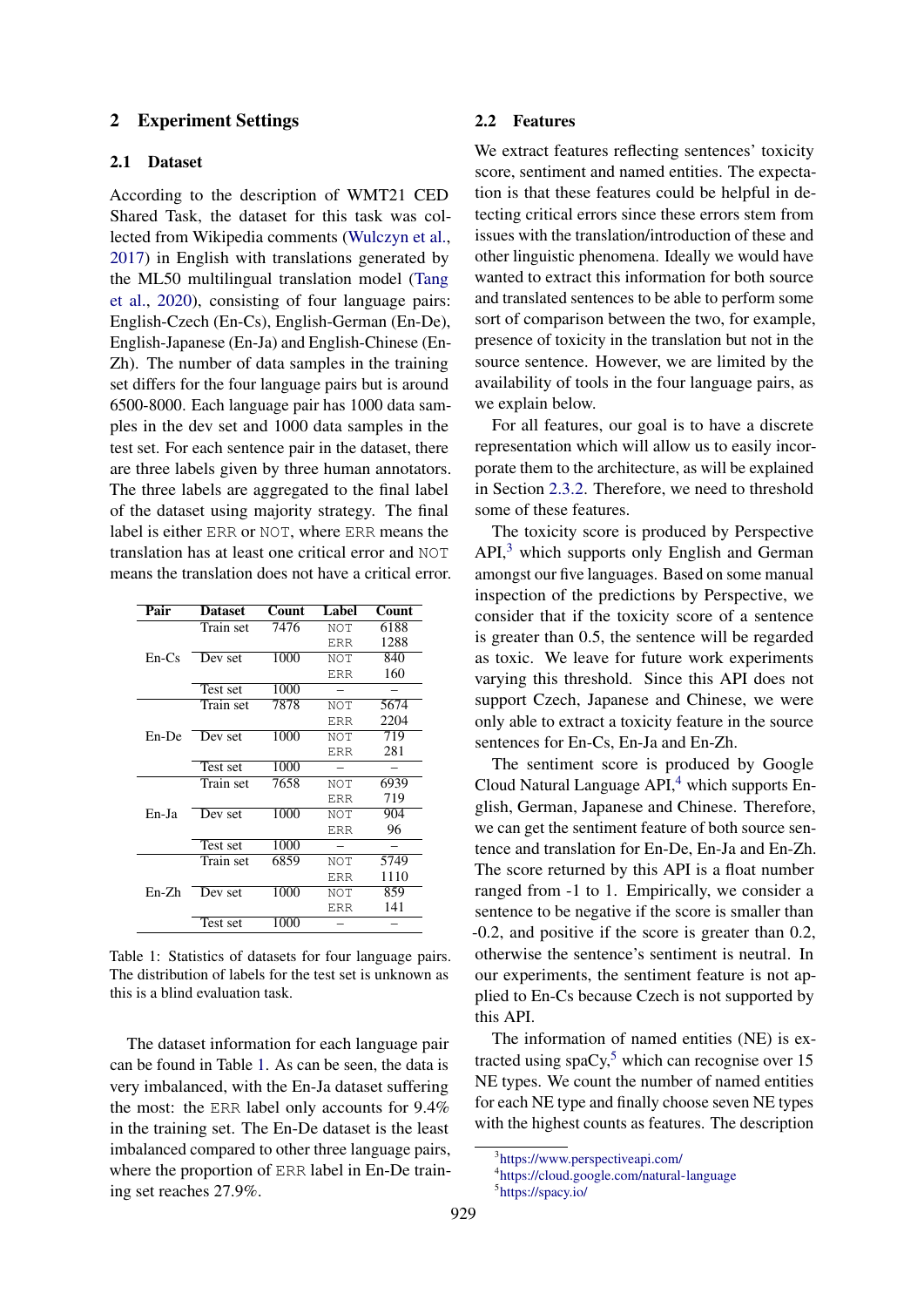of the seven NE types can be found in Table [2.](#page-2-2) We extract named entities in both source sentence and translation for En-De, En-Ja and En-Zh. However, Czech is not supported by spaCy, therefore we do not use NE features for En-Cs.

<span id="page-2-2"></span>

| Type            | <b>Description</b>   | Abbr.      |
|-----------------|----------------------|------------|
| ORG             | Organisation name    | ORG        |
| <b>PERSON</b>   | Person name          | <b>PER</b> |
| <b>DATE</b>     | Year, month or day   | <b>DAT</b> |
| <b>CARDINAL</b> | <b>Numerals</b>      | <b>CRD</b> |
| <b>ORDINAL</b>  | Ordinal numerals     | <b>ORD</b> |
| <b>NORP</b>     | Religious group, etc | <b>NRP</b> |
| GPE.            | Geographical name    | <b>GPE</b> |

Table 2: Descriptions of seven types of NE features and their abbreviations.

<span id="page-2-3"></span>

Figure 1: Architecture of baseline model. This is a MonoTransQuest model where we pass the output of the [CLS] token to a classifier.

#### <span id="page-2-0"></span>2.3 Models

# 2.3.1 Baseline Model

The baseline model employs the MonoTransQuest framework [\(Ranasinghe et al.,](#page-6-2) [2020\)](#page-6-2), which is proposed for general quality estimation (QE) tasks and is shown in Figure [1.](#page-2-3) Essentially this is used to produce the baseline score of CED Shared Task. The model is based on a pre-trained XLM-RoBERTa transformer model [\(Conneau et al.,](#page-6-1) [2020\)](#page-6-1) and is used to perform sentence-level classification tasks. The model takes a sequence of tokens as input which starts with  $\langle s \rangle$ , denoting [CLS] token, followed by tokens for source sentence and translation and ended with  $\langle$ /s $>$  token. The source sentence and its translation, separated by [SEP] token, are fed into one single transformer encoder at the same time. Then the output of the transformer encoder is fed into a classification head

where cross-entropy is adopted as the loss function. We use pre-trained XLM-RoBERTa models released by HuggingFace's model repository [\(Wolf](#page-6-6) [et al.,](#page-6-6) [2020\)](#page-6-6) for the implementation.

To alleviate the influence of imbalanced training data, a weighted sampler can be applied to the data loader during training. The weighted sampler is to make the label distribution in the training batch as balanced as possible. The weight of the sampler is computed as reciprocals of label proportions.

#### <span id="page-2-1"></span>2.3.2 Model with Features

To utilise the features mentioned in Section [2.2,](#page-1-1) we proposed two different approaches.

<span id="page-2-4"></span>

Figure 2: Architecture of the first approach (adding special tokens). We insert TOX/SEN/NE information to the source sentence and its translation as special tokens, and then feed sentences with special tokens to the baseline architecture.

The first approach (shown in Figure [2\)](#page-2-4) is to add special tokens. Here the features (toxicity, sentiment, named entities) are directly inserted as special tokens to the input source sentence and, where available, its translation before getting tokenised. To correctly tokenise sentences with features, these special tokens are also added to the XLM-RoBERTa tokeniser. The remaining architecture is the same as the baseline model except for the dimension of model's word embeddings as the model's token embeddings should be resized when adding new tokens.

For the toxicity feature, a special token [TOX] is added to the beginning of the input token sequence if and only if the sentence is toxic. If the sentence is not toxic, the [TOX] token will not be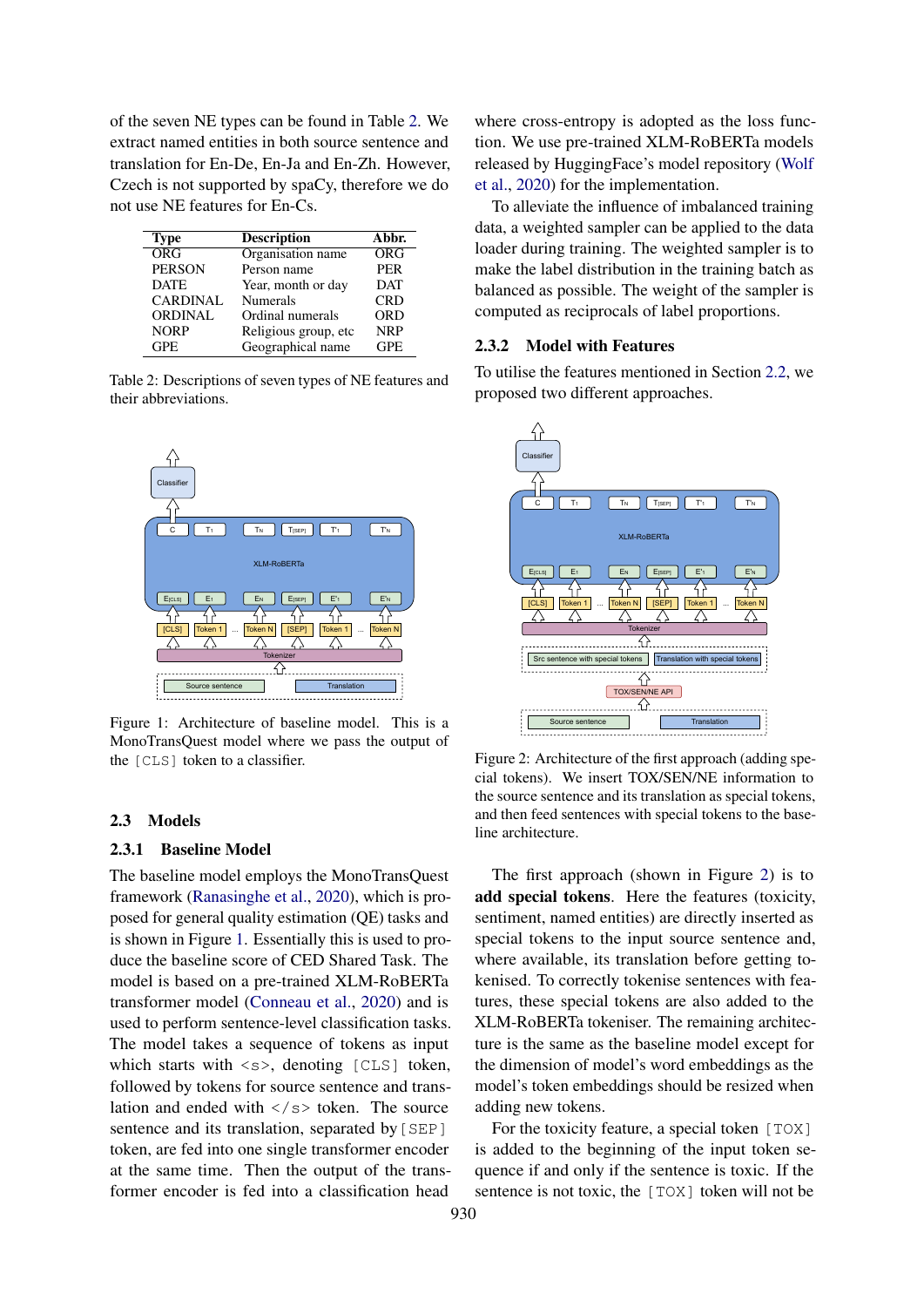added. For En-De, the  $[TOX]$  token is applied to both source sentence and translation. But for other three language pairs it is only applied to the source sentence (English), because the Perspective API does not support Czech, Japanese and Chinese.

For the sentiment feature, there are three special tokens, [SEN\_POS], [SEN\_NEG], [SEN\_NEU], representing positive, negative and neutral sentiment respectively. Each time only one token denoting sentence's sentiment is added to the beginning of that sentence. All the sentences should have one sentiment token at the beginning. The sentiment token is applied to both source sentence and translation for En-De, En-Ja and En-Zh. We do not perform experiments on sentiment feature for En-Cs due to lack of support on Czech from sentiment analysis API.

For named-entities feature, there are seven special token pairs corresponding to seven types of named entities generated by SpaCy API, e.g. [ORG] and [/ORG], [DAT] and [/DAT], etc. We use special token pairs to encase the named entities with relevant type in sentences at word level. Similarly to sentiment feature, the tokens of namedentities feature are also applied to both source and translation for En-De, En-Ja and En-Zh. Czech is not supported by spaCy, hence we do not apply this feature to En-Cs.

By adding extra features to the texts, we expect to guide the model with the toxicity/namedentities/sentiment information on the source sentence or the discrepancy of such information between the source sentence and the translation, which might indicate the existence of critical translation errors.

The second approach (shown in Figure [3\)](#page-3-0) is to modify hidden states, where the extracted features are presented as numerals and appended to the hidden states of [CLS] token. Due to limited time, we only experimented with NE features using this approach. Since some named entity types are similar, they can be grouped as one type. In this approach, except for DAT, which is an independent category, we group ORG and PER as a category, CRD and ORD as a category, NRP and GPE as a category so that finally we have four categories. The feature that is used here is the count of the four NE types in source and target sentences. It is presented as a vector of length 8, where the first 4 numbers represent the counts of these NE categories for the source sentence, and the last 4 numbers are for the trans-

<span id="page-3-0"></span>

Figure 3: Architecture of the second approach (modifying hidden states). The sentence pair is fed into the XLM-RoBERTa encoder and into spaCy to generate NEs, resulting in the NE vector with the count of name entities of different types. We concatenate the output of [CLS] with the NE vector and send the modified hidden states to the classifier.

lation. First we feed the source sentence and its translation into the XLM-RoBERTa encoder, then we append the vector of counts to the output of the [CLS] token. The modified hidden states is then fed to the classification head.

Our expectation is that the additional information (vector of counts) could guide the classifier to give more accurate predictions, because a deviation in named entity counts may be indicative of critical errors. For example, if the source sentence contains 3 named entities and the translation contains only 1 named entity, the translation may be missing some named entities.

# 2.3.3 Ensemble

To boost the performance, we ensemble several models to produce the final predictions. We experiment with two ensemble strategies. One strategy is label-level (late) ensemble. We first obtain the label predictions generated by different models using different features, then combine these predicted labels by performing majority vote to get a final label. The other strategy is logit-level ensemble, where we average the logits produced by different models and then produce the final label using the averaged logits.

# 3 Results

This section presents the evaluation results of the proposed methods. Except for the baseline score on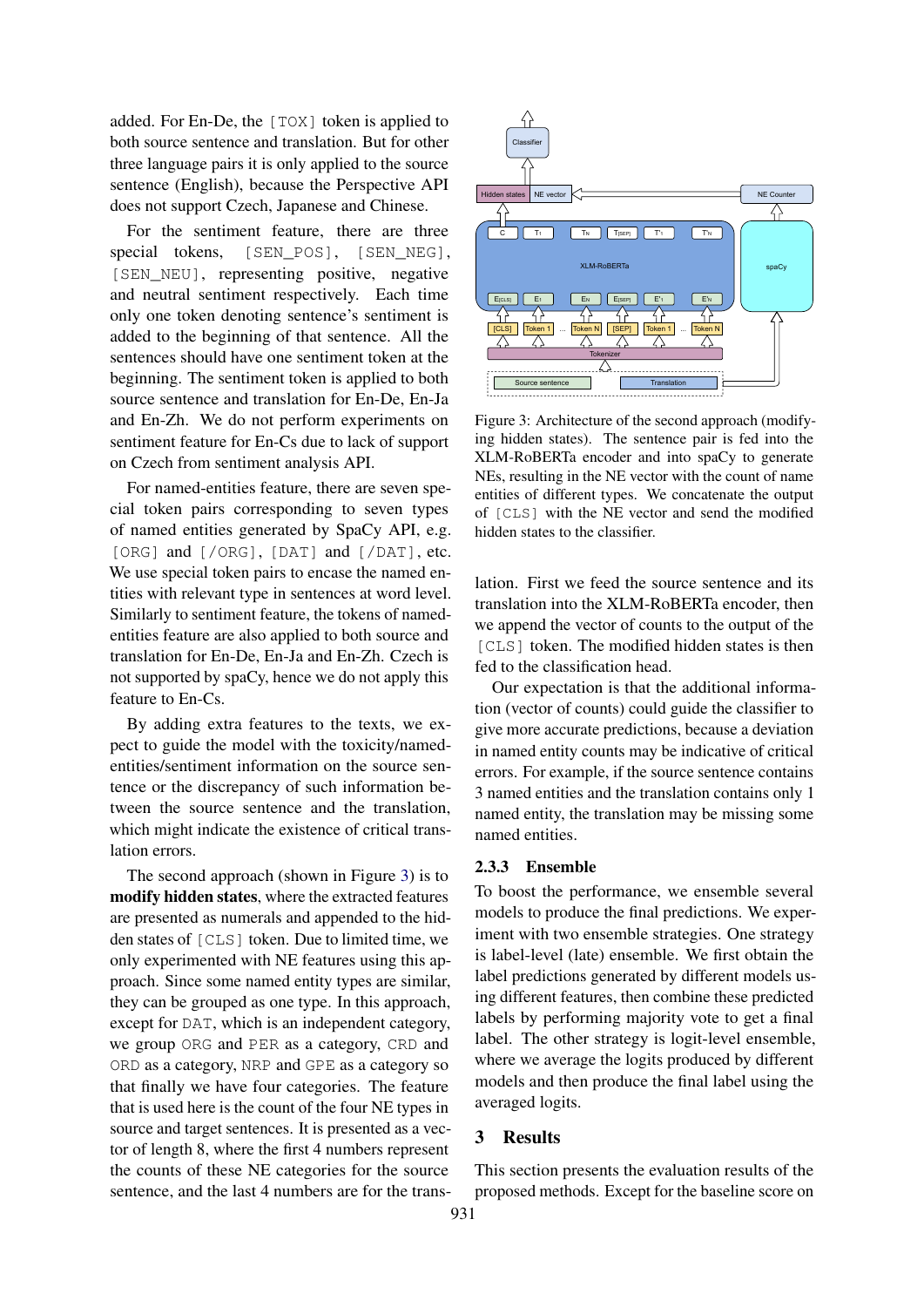<span id="page-4-2"></span>

| <b>Method</b>           |             | $En-Cs$ | En-De | En-Ja | En-Zh |
|-------------------------|-------------|---------|-------|-------|-------|
| <b>Baseline</b>         |             | 0.393   | 0.413 | 0.217 | 0.255 |
| <b>Baseline</b>         | best        | 0.397   | 0.422 | 0.231 | 0.276 |
| (with sampler)          | average     | 0.396   | 0.418 | 0.224 | 0.262 |
| Adding TOX token        | best        | 0.391   | 0.448 | 0.254 | 0.284 |
|                         | average     | 0.385   | 0.435 | 0.220 | 0.261 |
| Adding SEN token        | best        |         | 0.429 | 0.228 | 0.296 |
|                         | average     |         | 0.416 | 0.226 | 0.276 |
| Adding NE (ORG) token   | <b>best</b> |         | 0.430 | 0.237 | 0.248 |
|                         | average     |         | 0.422 | 0.211 | 0.239 |
| Adding NE (PER) token   | best        |         | 0.446 | 0.229 | 0.265 |
|                         | average     |         | 0.415 | 0.224 | 0.225 |
| Adding NE (DAT) token   | <b>best</b> |         | 0.439 | 0.220 | 0.259 |
|                         | average     |         | 0.427 | 0.212 | 0.232 |
| Adding NE (CRD) token   | best        |         | 0.438 | 0.248 | 0.222 |
|                         | average     |         | 0.426 | 0.195 | 0.217 |
| Adding NE (ORD) token   | best        |         | 0.442 | 0.236 | 0.262 |
|                         | average     |         | 0.430 | 0.214 | 0.239 |
| Adding NE (NRP) token   | best        |         | 0.440 | 0.247 | 0.252 |
|                         | average     |         | 0.420 | 0.193 | 0.247 |
| Adding NE (GPE) token   | best        |         | 0.429 | 0.220 | 0.251 |
|                         | average     |         | 0.418 | 0.186 | 0.247 |
| Modifying hidden states | best        |         | 0.455 | 0.257 | 0.280 |
|                         | average     |         | 0.435 | 0.238 | 0.253 |

Table 3: Matthews's Correlation Coefficient (MCC) between predictions and gold labels using different methods on development set, trained on XLM-RoBERTa-base model. "Best" and "average" stand for the highest score and average score of three runs respectively. The bold numbers are the best result for the average of three runs in that language pair. For En-Cs, we only experiment on two cases due to lack of feature availability for Czech.

test set in Section [3.2](#page-4-1) which is produced by Mono-TransQuest using pretrained XLM-RoBERTa-base model with batch size of 128, learning rate of 2e-5, and a linear learning rate warm-up ratio of 10%, all the other scores (including baseline score on dev set in Section [3.1\)](#page-4-0) are produced using following hyperparameters: 64 for batch size, 2e-5 for learning rate, 30% for the warm-up ratio.

### <span id="page-4-0"></span>3.1 Results on Dev Set

As described in Section [2.2,](#page-1-1) we explore nine feature types: source and target toxicity, source and target sentiment and 7 types of source and target named entities. We trained our model using the first approach (adding special token) for each of the nine feature types and the second approach (modifying hidden states) for named entities only. For each method or feature, we run the model for three times with different seeds and report average performance, as well as the performance of the best of the three models. The results on the development set are shown in Table [3.](#page-4-2)

The results follow our expectation that En-De could achieve the highest MCC score among the four language pairs as the training set of En-De is more balanced, compared to other three language pairs. Meanwhile, En-Ja has the lowest MCC score, as the dataset is the most imbalanced. The results

also show that adding a weighted sampler to deal with imbalanced data improves the models' performance in most cases. As for the additional features, some of them are useful, but it depends on the language pair. For example, the toxicity feature can improve the score in En-De but cannot improve performance in En-Ja and En-Zh, while the sentiment token is helpful in En-Ja and En-Zh but not boost the score in En-De.

We note that the results may be affected by fluctuations because of different random seeds. Sometimes multiple runs of the same case will produce fairly different results. This is a general problem of neural models for QE as well as other tasks and requires further investigation. For example, the results of three runs of adding NE (NRP) feature in En-Ja vary a lot. The best score from the three runs is 0.247 which is over the baseline score, but the average score is 0.193 which is largely below the baseline.

#### <span id="page-4-1"></span>3.2 Results on Test Set

We use ensembling to produce final results. The different models to ensemble are trained using different features, and hence focus on difference types of errors, thus potentially leading to different predictions. Not all these models lead to improvements over the base (no features) model; in fact, adding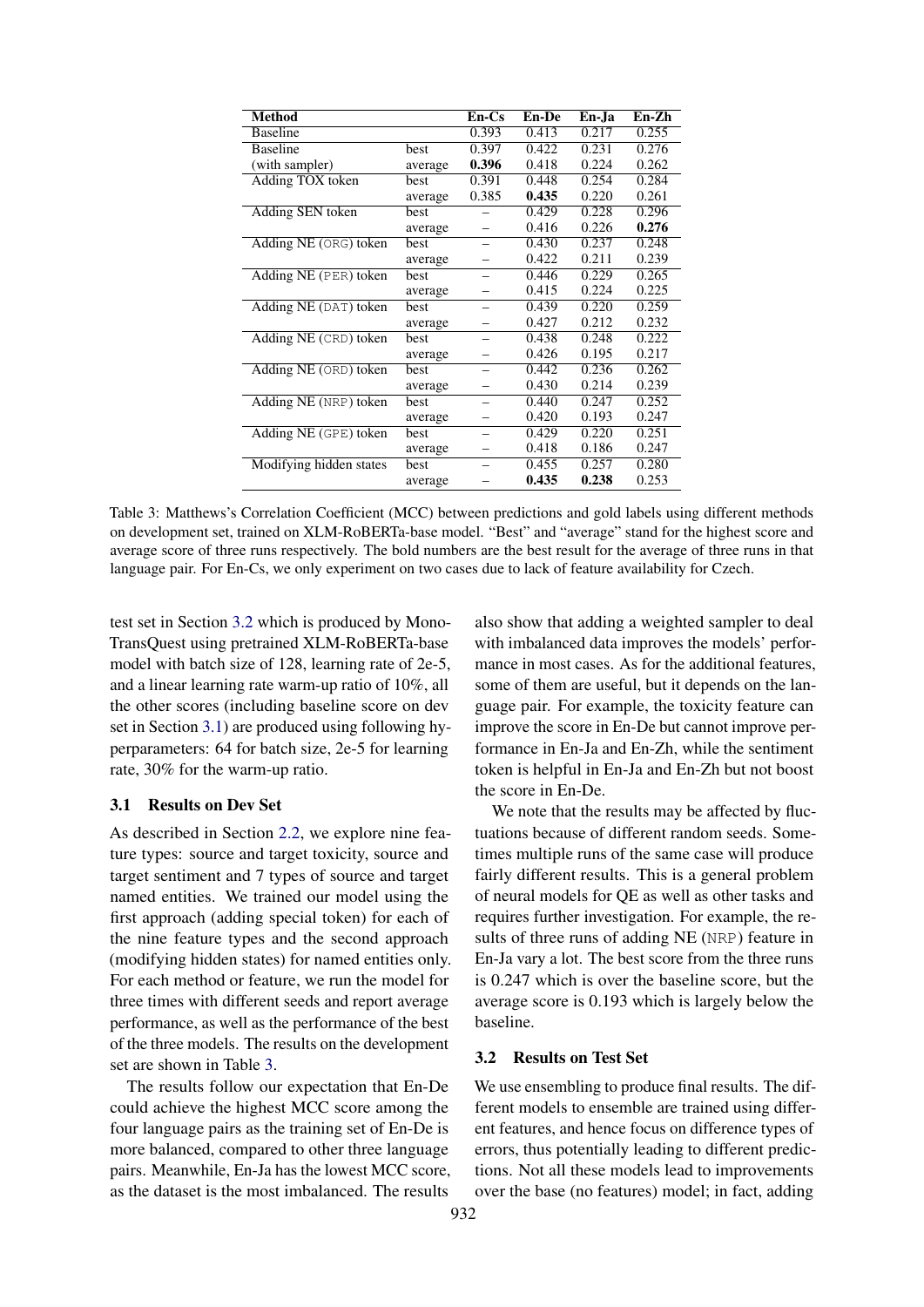some features decreases the performance for some languages. Therefore, we tested ensembles of models with all feature and ensembles of only models with features which achieve higher score on the development set in our ablation experiments (Table [3\)](#page-4-2). We found that ensembling all models leads to a lower score than ensembling the best few models.

In our experiments, ensembling models with bet-

ter performance than the base model improves the results of all languages except En-De. For that language pair, the best result is achieved by only adding NE (DAT) token to the XLM-RoBERTalarge base architecture. The final results of submission for CED shared task and ranks are shown in Table [4.](#page-5-0)

<span id="page-5-0"></span>

| <b>Method</b> | $En-Cs$                                     | <b>En-De</b>                                | En-Ja                                     | En-Zh                                       |
|---------------|---------------------------------------------|---------------------------------------------|-------------------------------------------|---------------------------------------------|
| Baseline      | 0.388                                       | 0.397                                       | 0.214                                     | 0.187                                       |
| Ours          | $0.473$ (2nd)                               | 0.498(2nd)                                  | 0.314(2nd)                                | 0.305(4th)                                  |
| (gjiang)      | reached by ensembling following:            | reached by single model:                    | reached by ensembling following:          | reached by ensembling following:            |
|               | $\bullet$ 4 $\times$ baseline models (base) | $\bullet$ 1 $\times$ NE (DAT) model (large) | $\cdot$ 1 $\times$ baseline models (base) | $\cdot$ 1 $\times$ baseline models (base)   |
|               | $\cdot$ 1 $\times$ baseline model (large)   |                                             | $\cdot$ 1 $\times$ NE (CRD) model (base)  | • $2 \times$ SEN models (base)              |
|               |                                             |                                             | • $1 \times$ TOX model (large)            | $\cdot$ 1 $\times$ TOX model (base)         |
|               |                                             |                                             |                                           | $\cdot$ 1 $\times$ baseline model (large)   |
|               |                                             |                                             |                                           | $\bullet$ 1 $\times$ NE (DAT) model (large) |
|               |                                             |                                             |                                           | $\cdot$ 1 $\times$ TOX model (large)        |

Table 4: Final results and ranks of CED shared task in WMT 2021. These results can also be found on [CodaLab](https://competitions.codalab.org/competitions/33414#results) [result page](https://competitions.codalab.org/competitions/33414#results) where the name of our team is *gjiang*. The metric in the table is Matthews's Correlation Coefficient (MCC) between predictions and gold labels. Below our score for each language pair is the model(s) that we used to achieve this score. "(base)" and "(large)" denotes this model is trained using XLM-RoBERTa-base and XLM-RoBERTa-large respectively.

| <b>Source</b>         | YOU SUCK IT!!! AS YOU'RE USED TO SUCK PHALLUS, NAZI HINDUIST LIKE HITLER!!!                                  |
|-----------------------|--------------------------------------------------------------------------------------------------------------|
| <b>Translation</b>    | 你吸了它,就像你以前吸过帕卢斯一样,纳西迷人就像希特勒一样!                                                                               |
| <b>Baseline label</b> | <b>NOT</b>                                                                                                   |
| Our label             | <b>ERR</b>                                                                                                   |
| <b>True label</b>     | <b>ERR</b>                                                                                                   |
| <b>Analysis</b>       | The source sentence is toxic and has negative sentiment. But the sentiment of translation is positive.       |
|                       | Therefore, there is a deviation in sentiment between source and translation and this is a critical error.    |
| <b>Source</b>         | Upon further research I have found irrefutable proof that he got the nickname for the masterful way he       |
|                       | cleaves beavers with his massive member.                                                                     |
| <b>Translation</b>    | 经过进一步的研究, 我发现了不可否认的证据, 那就是他用他巨大的成员把贝弗切开的巧妙方                                                                  |
|                       | 法获得了绰号。                                                                                                      |
| <b>Baseline label</b> | <b>NOT</b>                                                                                                   |
| Our label             | <b>ERR</b>                                                                                                   |
| <b>True label</b>     | <b>ERR</b>                                                                                                   |
| <b>Analysis</b>       | The source sentence is not toxic and the sentiments of both sentences are neutral. However, the machine      |
|                       | translator mistakenly regards "beavers" as a name and produce a name in Chinese, which is detected by        |
|                       | spaCy. The translation introduces one named entity which does not exist in source sentence. Therefore,       |
|                       | this is a critical error.                                                                                    |
| <b>Source</b>         | REDIRECT Talk: Historical Archive of the City of Cologne                                                     |
| <b>Translation</b>    | 主题演讲: 科隆市历史档案                                                                                                |
| <b>Baseline label</b> | <b>NOT</b>                                                                                                   |
| Our label             | <b>ERR</b>                                                                                                   |
| <b>True label</b>     | <b>NOT</b>                                                                                                   |
| <b>Analysis</b>       | In this case, spaCy does not report "Cologne" as a named entity in source sentence, but in translation it    |
|                       | reports the city name in Chinese as a named entity (GPE). Therefore, our model regards the translation       |
|                       | introduces a new named entity. There is a deviation in named entities between source and translation         |
|                       | and this is mistakenly classified as a critical error.                                                       |
| <b>Source</b>         | Goanikontes is an oasis is hidden within the Goanikontes Region.                                             |
| <b>Translation</b>    | 戈亚尼科恩特是戈亚尼科恩特地区内的一个绿洲。                                                                                       |
| <b>Baseline label</b> | <b>NOT</b>                                                                                                   |
| Our label             | <b>ERR</b>                                                                                                   |
| <b>True label</b>     | <b>NOT</b>                                                                                                   |
| <b>Analysis</b>       | Similarly to previous case, spaCy correctly detects "Goanikontes" as a location name, but in translation     |
|                       | spaCy mistakenly reports the corresponding location name in Chinese as person's name. Hence, our             |
|                       | model thinks there is a deviation in named entities and predicts this case to a critical error. The mistakes |
|                       | from APIs are likely to lead the model to give wrong predictions.                                            |

Table 5: Case study: comparison of baseline predictions and our ensembled predictions in En-Zh